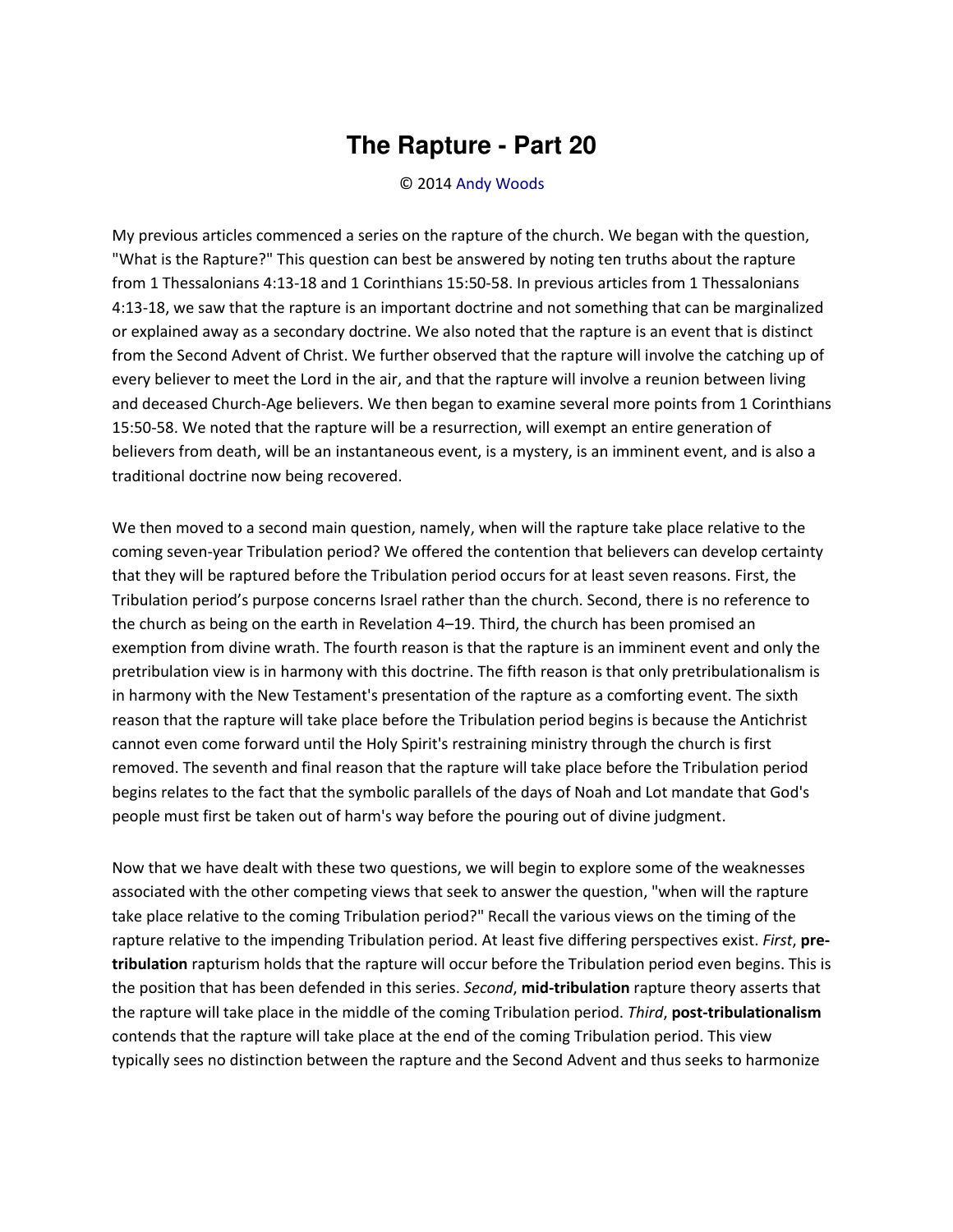all references to Christ's return as taking place at the end of the future Tribulation period. *Fourth*, **prewrath** rapturism maintains that, because the wrath of God does not begin until the final twenty-five percent of the Tribulation period, the church will be present for the first three quarters of the Tribulation period only to be raptured to heaven just before the wrath of God is poured out during the Tribulation's final quarter. *Fifth*, **partial rapturism** maintains that only those believers who are truly living for Christ at the time of the rapture will actually participate in the rapture by being removed from the earth at that time, thereby leaving behind the carnal or backslidden believers to experience the events of the Tribulation period.

At the onset, it is important to understand that all of the non-pre-tribulation positions have a difficult time handling the seven arguments favoring **pre-tribulationalism** previously discussed in this series. In other words, **mid** and **post-tribulationalism** as well as **pre-wrath** rapturism fail to explain how the church could be a placed in a future time period where God is primarily dealing with Israel rather than the church, where the church is never mentioned or even alluded to, and when God's wrath is directly being poured out. They also do not acknowledge the New Testament teaching on imminence or that the rapture is the very next event to occur on the prophetic horizon rather than some other eschatological occurrence. Nor do they consider that the doctrine of the rapture is a comfort. They also fail to explain how the church could still be present after the Holy Spirit's restraining ministry is removed. They also do not harmonize well with the symbolic parallels concerning the days of Noah and Lot. Beyond these initial problems, the competing positions also contain several other weaknesses and inadequacies. Let's begin our discussion with **mid-tribulationalism**.

## **Mid-Tribulation Rapture**

*Mid-tribulation* rapture theory asserts that the rapture will take place in the middle of the coming Tribulation period. Those adhering to the mid-tribulation rapture typically rely on at least one of the following *three* arguments to support their position. Let us now enumerate and briefly respond to each of the three arguments used to justify the mid-tribulation rapture position.

1. *Although the church is exempted from God's wrath, the church will be on the earth during the first*  half of the tribulation period because God's wrath will not actually begin until the second half of the *tribulation period.* While conceding that the church is exempted from God's wrath, the mid-tribulation rapture view assumes that God's wrath will not begin until the second half of the Tribulation period. This assumption exists in the minds of some on the grounds that the Antichrist will rule the world in peace and prosperity for the first half of the Tribulation period, and the rest of the apocalyptic judgments will not come upon the world until the second half of the Tribulation period.

However, God's wrath will take place during the first half as well as the second half of the Tribulation period. During the first half of the Tribulation period, the Antichrist will be unveiled. Consequently, his coming will be just as much a judgment upon the world as will be the remaining judgments, many of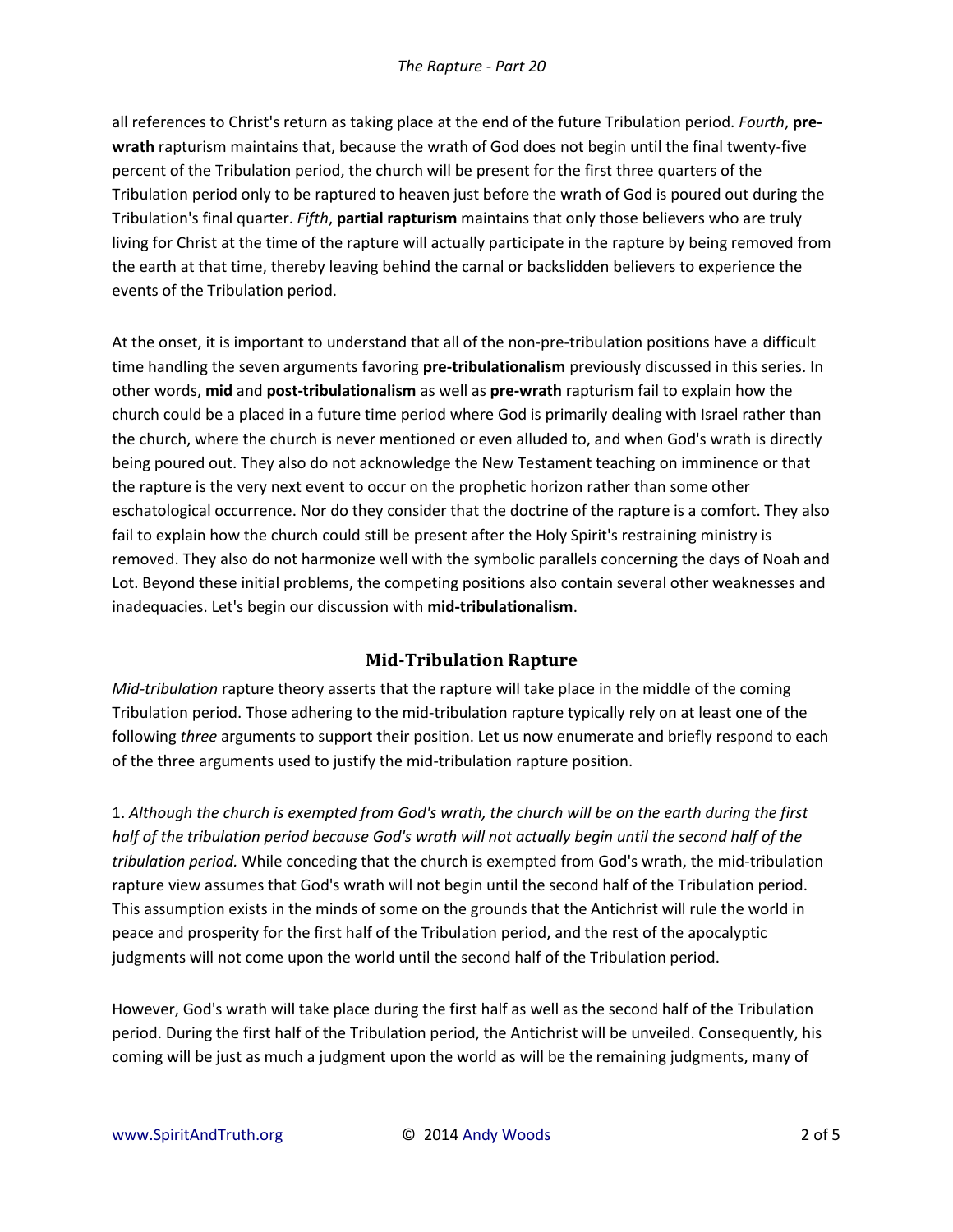which will take place during the second half of the Tribulation period. The revelation of the Antichrist will be a spiritual judgment sent by God for the purpose of deceiving many of those who have rejected the gospel. Second Thessalonians 2:9-12 says, "*that is*, the one whose coming is in accord with the activity of Satan, with all power and signs and false wonders, and with all the deception of wickedness for those who perish, because they did not receive the love of the truth so as to be saved. For this reason God will send upon them a deluding influence so that they will believe what is false, in order that they all may be judged who did not believe the truth, but took pleasure in wickedness." This text makes it clear that the Antichrist will be sent as divine spiritual judgment to deceive many who have rejected Christ. While many will be saved during this awful time period (Rev. 7:9-17), many others who reject the gospel will be blinded by God Himself to its truth during the Tribulation period. They will be judicially blinded with the revelation of the Antichrist, who is the rider on the white horse (Rev. 6:1-2). Although not identically akin to the type of physical judgment which will take place during the subsequent aspects of the Tribulation period, this spiritual form of judgment will actually be far worse because it will eternally damn souls. Jesus Himself said in Matthew 10:28, "Do not fear those who kill the body but are unable to kill the soul; but rather fear Him who is able to destroy both soul and body in hell."

Just as the opening of seals 2 through 7 will bring horrific judgments upon the world, the opening of the first seal, which will reveal the Antichrist, will also bring forth horrible divine judgment upon the world. The only difference between seals 2 through 7 and the first seal will be the nature of the judgment. Physical judgment will come upon the world with the opening of seals 2 through 7 and spiritual judgment will come upon the world with the opening of the first seal. Thus, God's wrath as manifested through spiritual judgment will actually be manifested at the very beginning of the Tribulation period. This notion of continuity of wrath coming forth through all seven seal judgments, including the first seal, is strengthened when it is understood that all of the seal judgments are connected to Christ in heaven opening the seven sealed scroll (Rev. 5:1-7). Consistency seems to dictate that if the physical judgment contained in seals 2 through 7 are manifestations of divine wrath, then the spiritual judgment contained in the first seal judgment must also be a manifestation of divine wrath.

Moreover, with the opening of the sixth seal, Revelation 6:16-17 says, "and they said to the mountains and to the rocks, 'Fall on us and hide us from the presence of Him who sits on the throne, and from the wrath of the Lamb; for the great day of their wrath has come; and who is able to stand?" Interestingly, this verse looks backward upon all of the prior six seal judgments and categorizes them as divine wrath. These seal judgments are manifested early on in the Tribulation period and most likely take place in the first half. Thomas explains: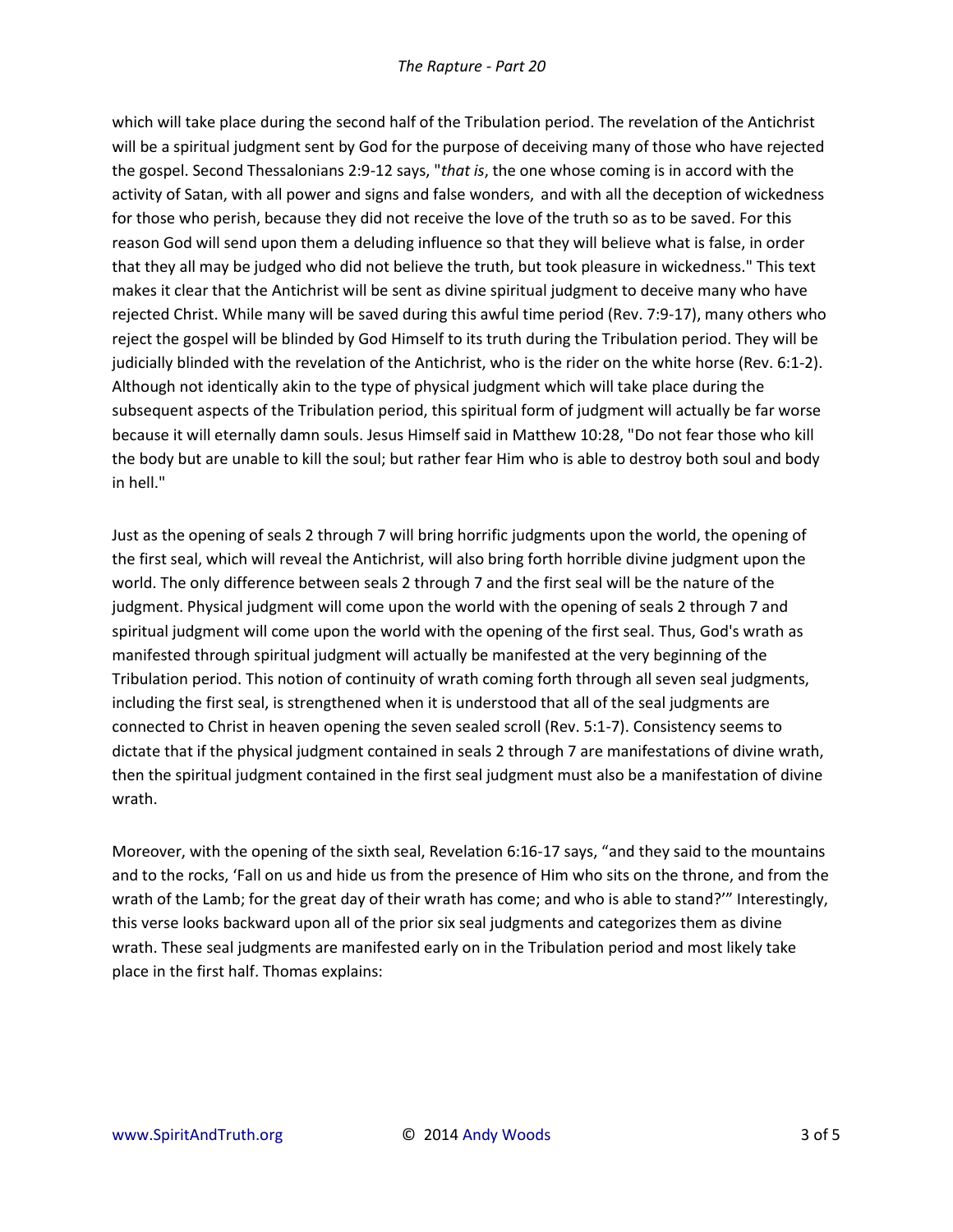The verb *ēlethen* ("has come") is aorist indicative, referring to a previous arrival of wrath, not something that is about to take place. Men see the arrival of this day at least as early as the cosmic upheavals that characterize the sixth seal (6:12-14), but upon reflection they probably recognize that it was already in effect with the death of one-fourth of the population (6:7-8), the worldwide famine (6:5-6), and the global warfare (6:3-4). The rapid sequence of all of these events could not escape notice, but the light of their true explanation does not dawn upon human consciousness until the severe phenomena of the sixth seal arrive.<sup>1</sup>

Thus, contrary to the belief of **mid-tribulationalism**, the wrath of God is a phenomenon that appears at the earliest part of the Tribulation period.

Even if the premise is granted, as **mid-tribulationalism** maintains, that the wrath of God encompasses only a portion of the Tribulation period, the Church-Age believer still cannot experience any of this Tribulation time period. Christ in Revelation 3:10 makes the following promise to the church at Philadelphia: "Because you have kept the word of My perseverance, I also will keep you from the hour of testing, that *hour* which is about to come upon the whole world, to test those who dwell on the earth." Notice that in Revelation 3:10, Christ promises the believer not just an exemption from divine wrath, but rather a removal from the very hour of testing itself. Rhodes explains the significance of this promise as a refutation to non-pretribulational perspectives:

This means the church will go through the time of judgment prophesied in the book of Revelation, but believers will be kept from Satan's wrath during the tribulation (Revelation 3:10). Pretribulationalists (such as myself) respond, however, that Revelation 3:10 indicates that believers will be saved out of or separated from (Greek:  $ek$ ) the actual time period of the tribulation.<sup>2</sup>

Regarding the promise of Revelation 3:10, Geisler similarly observes, "In context, the statement about being saved 'out of' (Gk: *ek*) the time of trial does mean saved from it (not through it). One cannot be saved from an entire hour by being in any part of it. $"$ <sup>3</sup>

In sum, having previously answered the question, "what is the rapture?", we noted at least seven reasons that affirm the pretribulational rapture view. We then began interacting with the other positions on the timing of the rapture. Starting with **mid-tribulationism**, we noted the first of at least

l

<sup>1</sup> Robert L. Thomas, *Revelation 1–7: An Exegetical Commentary*, ed. Kenneth Barker (Chicago: Moody, 1992), 457- 58. 2 Ron Rhodes, *The End Times in Chronological Order: A Complete Overview to Understanding Bible Prophecy*

<sup>(</sup>Eugene, OR: Harvest, 2012), 50.

<sup>3</sup> Norman L. Geisler, *Systematic Theology*, vol. 4 (Minneapolis, MN: Bethany, 2004), 654.